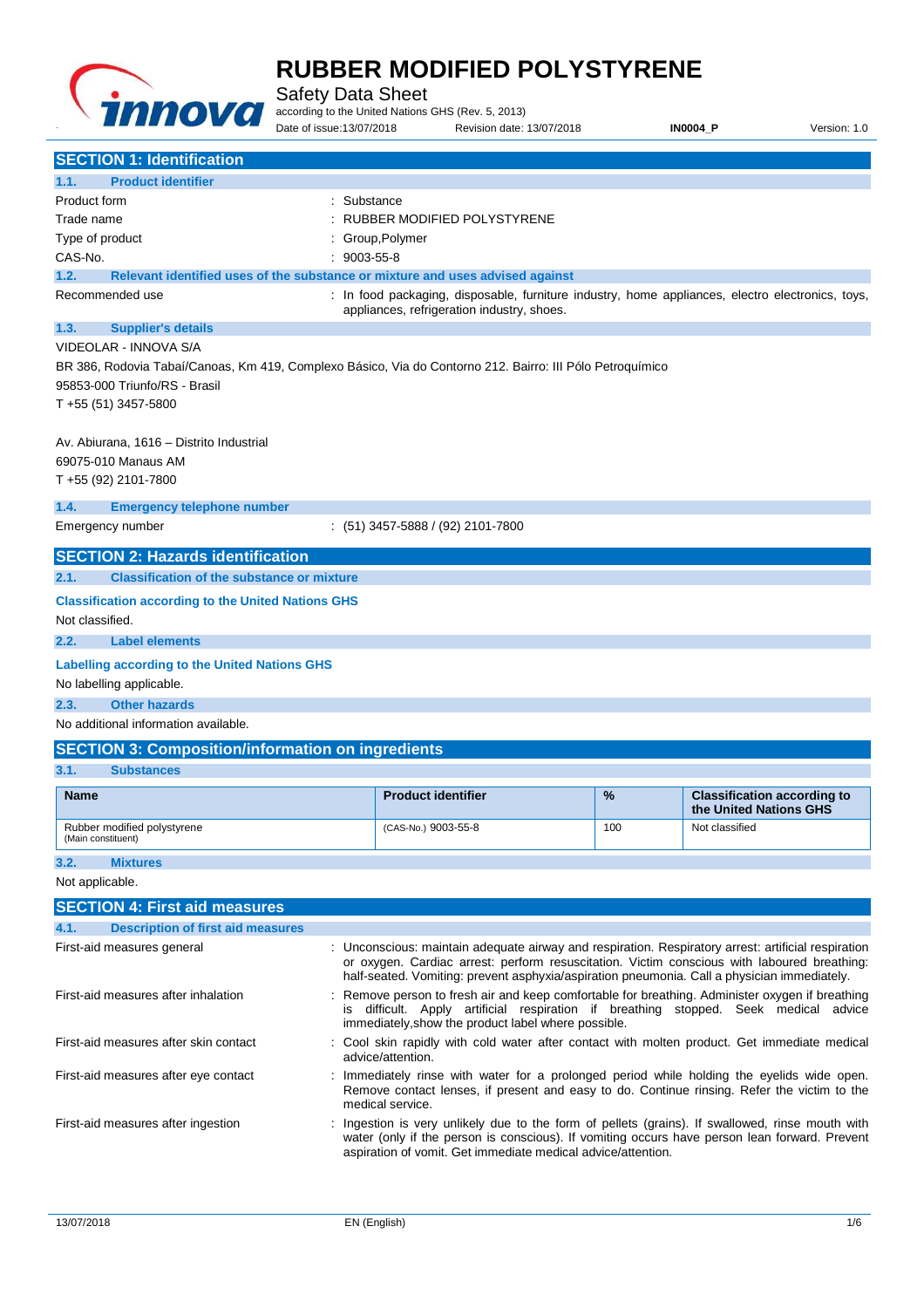### Safety Data Sheet

according to the United Nations GHS (Rev. 5, 2013)

| 4.2.                    | Most important symptoms and effects, both acute and delayed                    |                                                                                                                                                                                                                                                       |
|-------------------------|--------------------------------------------------------------------------------|-------------------------------------------------------------------------------------------------------------------------------------------------------------------------------------------------------------------------------------------------------|
|                         | Symptoms/effects                                                               | : Fuel solid. Dust may be Irritating to eyes, mucous membranes and upper respiratory tract. Risk<br>of thermal burns on contact with molten product.                                                                                                  |
|                         | Symptoms/effects after inhalation                                              | Dust of the product, if present, may cause respiratory irritation after an excessive inhalation<br>exposure. Although no appropriate human or animal health effects data are known to exist, this<br>material is expected to be an inhalation hazard. |
|                         | Symptoms/effects after skin contact                                            | Exposure to dust may cause skin irritation.                                                                                                                                                                                                           |
|                         | Symptoms/effects after eye contact                                             | Dust from this product may cause eye irritation.                                                                                                                                                                                                      |
|                         | Symptoms/effects after ingestion                                               | : Ingestion is very unlikely due to the form of pellets (grains).                                                                                                                                                                                     |
| 4.3.                    | Indication of any immediate medical attention and special treatment needed     |                                                                                                                                                                                                                                                       |
|                         | Treat symptomatically.                                                         |                                                                                                                                                                                                                                                       |
|                         | <b>SECTION 5: Firefighting measures</b>                                        |                                                                                                                                                                                                                                                       |
| 5.1.                    | <b>Extinguishing media</b>                                                     |                                                                                                                                                                                                                                                       |
|                         | Suitable extinguishing media                                                   | : Water spray, foam, chemical powder and carbon dioxide $(CO2)$ .                                                                                                                                                                                     |
|                         | Unsuitable extinguishing media                                                 | : Do not use a heavy water stream. Use of heavy stream of water may spread fire.                                                                                                                                                                      |
| 5.2.                    | Special hazards arising from the substance or mixture                          |                                                                                                                                                                                                                                                       |
| Fire hazard             |                                                                                | : When in combustion releases flammable vapors and gases, large amounts of heat, dense<br>black smoke and toxic gases.                                                                                                                                |
| <b>Explosion hazard</b> |                                                                                | Combustible product. Avoid creating or spreading dust.                                                                                                                                                                                                |
| Reactivity              |                                                                                | : The product is non-reactive under normal conditions of use, storage and transport.                                                                                                                                                                  |
| 5.3.                    | <b>Advice for firefighters</b>                                                 |                                                                                                                                                                                                                                                       |
|                         | Precautionary measures fire                                                    | : Keep container tightly closed and away from heat, sparks and flame.                                                                                                                                                                                 |
|                         | Firefighting instructions                                                      | Fight fire with normal precautions from a reasonable distance. Do not enter fire area without<br>proper protective equipment, including respiratory protection.                                                                                       |
|                         | Protection during firefighting                                                 | : Use self-contained breathing apparatus and chemically protective clothing. Wear fire/flame<br>resistant/retardant clothing. Do not enter fire area without proper protective equipment,<br>including respiratory protection.                        |
|                         | <b>SECTION 6: Accidental release measures</b>                                  |                                                                                                                                                                                                                                                       |
|                         |                                                                                |                                                                                                                                                                                                                                                       |
| 6.1.                    | Personal precautions, protective equipment and emergency procedures            |                                                                                                                                                                                                                                                       |
|                         | General measures                                                               | : Stop leak if safe to do so. Notify authorities if product enters sewers or public waters.                                                                                                                                                           |
| 6.1.1.                  | For non-emergency personnel                                                    |                                                                                                                                                                                                                                                       |
|                         | Protective equipment                                                           | Wear recommended personal protective equipment.                                                                                                                                                                                                       |
|                         | Emergency procedures                                                           | Evacuate area. Only qualified personnel equipped with suitable protective equipment may<br>intervene. Notify fire brigade and environmental authorities.                                                                                              |
| 6.1.2.                  | For emergency responders                                                       |                                                                                                                                                                                                                                                       |
|                         | Protective equipment                                                           | : Equip cleanup crew with proper protection.                                                                                                                                                                                                          |
|                         | Emergency procedures                                                           | Evacuate unnecessary personnel. Stop leak if safe to do so.                                                                                                                                                                                           |
| 6.2.                    | <b>Environmental precautions</b>                                               |                                                                                                                                                                                                                                                       |
|                         |                                                                                | Do not allow product to spread into the environment. Prevent liquid from entering sewers, watercourses, underground or low areas.                                                                                                                     |
| 6.3.                    | Methods and material for containment and cleaning up                           |                                                                                                                                                                                                                                                       |
| For containment         |                                                                                | Stop leak without risks if possible. Contain released product, pump into suitable containers. It is<br>recommended to install a fire alarm and leak detection system in the storage and use areas of                                                  |
|                         | Methods for cleaning up                                                        | the product.<br>Collect all waste in suitable and labelled containers and dispose according to local legislation.<br>Take up mechanically (sweeping, shovelling) and collect in suitable container for disposal.                                      |
|                         |                                                                                |                                                                                                                                                                                                                                                       |
| 7.1.                    | <b>SECTION 7: Handling and storage</b><br><b>Precautions for safe handling</b> |                                                                                                                                                                                                                                                       |
|                         | Precautions for safe handling                                                  | : Keep only in original container. Do not handle until all safety precautions have been read and<br>understood.                                                                                                                                       |
|                         | Hygiene measures                                                               | Do not eat, drink or smoke when using this product.                                                                                                                                                                                                   |
|                         | Additional hazards when processed                                              | : Not expected to present a significant hazard under anticipated conditions of normal use.                                                                                                                                                            |
| 7.2.                    | Conditions for safe storage, including any incompatibilities                   |                                                                                                                                                                                                                                                       |
|                         | Technical measures                                                             | Provide local exhaust or general room ventilation. All equipment used when handling the<br>product must be grounded.                                                                                                                                  |

ignition sources. No smoking. Protect from moisture.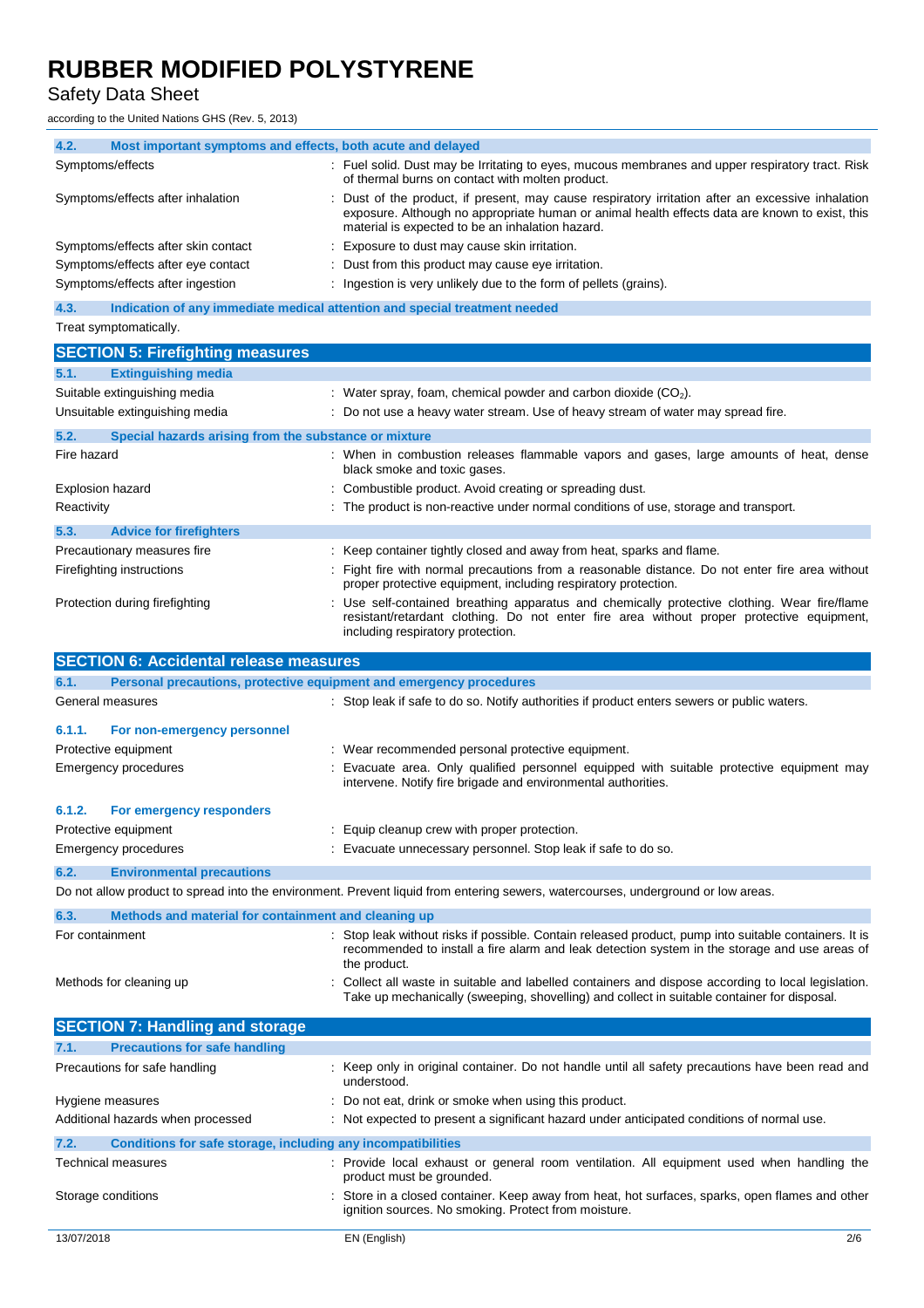### Safety Data Sheet

according to the United Nations GHS (Rev. 5, 2013)

| Storage area          | : Store in a dry, well ventilated place away from sources of heat, ignition and direct sunlight.                                                                                            |
|-----------------------|---------------------------------------------------------------------------------------------------------------------------------------------------------------------------------------------|
| Incompatible products | Strong oxidizing agents. Combustible materials. Aromatic hydrocarbons derived from benzene.                                                                                                 |
| Packaging materials   | Bulk product: 25 kg polyethylene bags, 1,250 kg polypropylene big bags, 500 kg containers and<br>cardboard boxes. Store always product in container of same material as original container. |

| <b>SECTION 8: Exposure controls/personal protection</b> |                                                |                              |                                                                                                                                                                                           |
|---------------------------------------------------------|------------------------------------------------|------------------------------|-------------------------------------------------------------------------------------------------------------------------------------------------------------------------------------------|
| 8.1.<br><b>Control parameters</b>                       |                                                |                              |                                                                                                                                                                                           |
|                                                         | <b>RUBBER MODIFIED POLYSTYRENE (9003-55-8)</b> |                              |                                                                                                                                                                                           |
| USA - ACGIH                                             | ACGIH TWA (mg/m <sup>3</sup> )                 |                              | 10 mg/m <sup>3</sup> (40 h/week; total dust)                                                                                                                                              |
|                                                         |                                                |                              |                                                                                                                                                                                           |
| 8.2.                                                    | <b>Appropriate engineering controls</b>        |                              |                                                                                                                                                                                           |
| Appropriate engineering controls                        |                                                |                              | : Ensure good ventilation of the work station. Measure concentrations regularly, and at the time<br>of any change occuring in conditions likely to have consequences on workers exposure. |
| Environmental exposure controls                         |                                                |                              | : Do not exceed the occupational exposure limits (OEL).                                                                                                                                   |
| 8.3.                                                    |                                                |                              | Individual protection measures, such as personal protective equipment (PPE)                                                                                                               |
| Hand protection                                         |                                                | : Protective gloves.         |                                                                                                                                                                                           |
| Eye protection                                          |                                                |                              | : Chemical goggles or face shield.                                                                                                                                                        |
| Skin and body protection                                |                                                |                              | : Industrial Protective Clothing.                                                                                                                                                         |
| Respiratory protection                                  |                                                | : Dust formation: dust mask. |                                                                                                                                                                                           |

#### **8.4. Exposure limit values for the other components**

No additional information available

| <b>SECTION 9: Physical and chemical properties</b>                          |  |  |  |
|-----------------------------------------------------------------------------|--|--|--|
| Information on basic physical and chemical properties<br>9.1.               |  |  |  |
| : Solid                                                                     |  |  |  |
| Grains                                                                      |  |  |  |
| White                                                                       |  |  |  |
| Odourless                                                                   |  |  |  |
| No data available                                                           |  |  |  |
| No data available                                                           |  |  |  |
| No data available                                                           |  |  |  |
| No data available                                                           |  |  |  |
| No data available                                                           |  |  |  |
| ≥ 100 °C                                                                    |  |  |  |
| No data available                                                           |  |  |  |
| No data available                                                           |  |  |  |
| 345 - 360 °C                                                                |  |  |  |
| 450 °C                                                                      |  |  |  |
| No data available                                                           |  |  |  |
| No data available                                                           |  |  |  |
| No data available                                                           |  |  |  |
| No data available                                                           |  |  |  |
| No data available                                                           |  |  |  |
| $1,06$ (water=1)                                                            |  |  |  |
| No data available                                                           |  |  |  |
| No data available                                                           |  |  |  |
| No data available                                                           |  |  |  |
| Insoluble in water. Partially soluble in aromatic hydrocarbons and ketones. |  |  |  |
| No data available                                                           |  |  |  |
| No data available                                                           |  |  |  |
| No data available                                                           |  |  |  |
| No data available                                                           |  |  |  |
| No data available                                                           |  |  |  |
| No data available                                                           |  |  |  |
| No data available                                                           |  |  |  |
|                                                                             |  |  |  |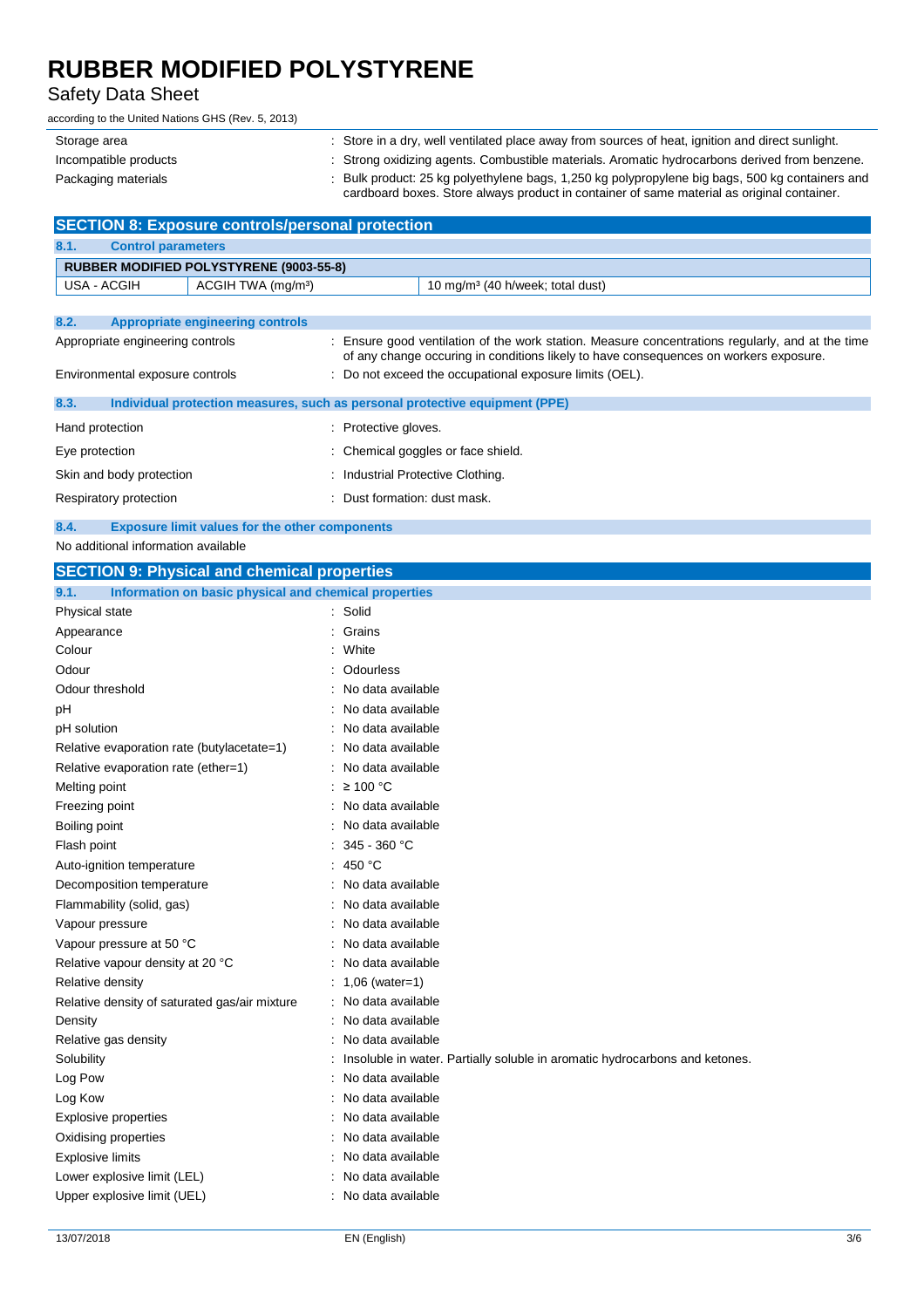### Safety Data Sheet

according to the United Nations GHS (Rev. 5, 2013)

| columny to the United Nations Of IO (Kev. 3, 2013)                                          |                                                                                                                                    |  |  |
|---------------------------------------------------------------------------------------------|------------------------------------------------------------------------------------------------------------------------------------|--|--|
| 9.2.<br><b>Other information</b>                                                            |                                                                                                                                    |  |  |
| Other properties                                                                            | : Translucent.                                                                                                                     |  |  |
|                                                                                             |                                                                                                                                    |  |  |
| <b>SECTION 10: Stability and reactivity</b>                                                 |                                                                                                                                    |  |  |
| 10.1.<br><b>Reactivity</b>                                                                  |                                                                                                                                    |  |  |
| The product is non-reactive under normal conditions of use, storage and transport.          |                                                                                                                                    |  |  |
|                                                                                             |                                                                                                                                    |  |  |
| 10.2.<br><b>Chemical stability</b>                                                          |                                                                                                                                    |  |  |
| Stable under normal conditions.                                                             |                                                                                                                                    |  |  |
| 10.3.<br><b>Possibility of hazardous reactions</b>                                          |                                                                                                                                    |  |  |
| None under normal use.                                                                      |                                                                                                                                    |  |  |
| 10.4.<br><b>Conditions to avoid</b>                                                         |                                                                                                                                    |  |  |
|                                                                                             |                                                                                                                                    |  |  |
|                                                                                             | Extremely high or low temperatures. Keep away from heat, hot surfaces, sparks, open flames and other ignition sources. No smoking. |  |  |
| 10.5.<br><b>Incompatible materials</b>                                                      |                                                                                                                                    |  |  |
| Strong oxidizing agents. Combustible materials. Aromatic hydrocarbons derived from benzene. |                                                                                                                                    |  |  |
| 10.6.<br><b>Hazardous decomposition products</b>                                            |                                                                                                                                    |  |  |
| No hazardous decomposition products known at room temperature.                              |                                                                                                                                    |  |  |
|                                                                                             |                                                                                                                                    |  |  |
| <b>SECTION 11: Toxicological information</b>                                                |                                                                                                                                    |  |  |
| 11.1.<br><b>Information on toxicological effects</b>                                        |                                                                                                                                    |  |  |
| Acute toxicity (oral)                                                                       | Not classified                                                                                                                     |  |  |
| Acute toxicity (dermal)                                                                     | Not classified                                                                                                                     |  |  |
| Acute toxicity (inhalation)                                                                 | : Not classified                                                                                                                   |  |  |
| RUBBER MODIFIED POLYSTYRENE (9003-55-8)                                                     |                                                                                                                                    |  |  |
| LC50 inhalation rat (mg/l)                                                                  | 120 mg/kg                                                                                                                          |  |  |
| Skin corrosion/irritation                                                                   | : Not classified                                                                                                                   |  |  |
|                                                                                             |                                                                                                                                    |  |  |
| Serious eye damage/irritation                                                               | Not classified                                                                                                                     |  |  |
| Respiratory or skin sensitisation                                                           | Not classified                                                                                                                     |  |  |
| Germ cell mutagenicity                                                                      | Not classified                                                                                                                     |  |  |
| Carcinogenicity                                                                             | Not classified                                                                                                                     |  |  |
| Reproductive toxicity                                                                       | Not classified                                                                                                                     |  |  |
| STOT-single exposure                                                                        | Not classified                                                                                                                     |  |  |
| STOT-repeated exposure                                                                      | Not classified                                                                                                                     |  |  |
|                                                                                             |                                                                                                                                    |  |  |
| Aspiration hazard                                                                           | : Not classified                                                                                                                   |  |  |
| <b>SECTION 12: Ecological information</b>                                                   |                                                                                                                                    |  |  |
|                                                                                             |                                                                                                                                    |  |  |
| 12.1.<br><b>Toxicity</b>                                                                    |                                                                                                                                    |  |  |
| Acute aquatic toxicity                                                                      | : Not classified                                                                                                                   |  |  |
| Chronic aquatic toxicity                                                                    | : Not classified                                                                                                                   |  |  |
| 12.2.<br><b>Persistence and degradability</b>                                               |                                                                                                                                    |  |  |
| No additional information available.                                                        |                                                                                                                                    |  |  |
| 12.3.<br><b>Bioaccumulative potential</b>                                                   |                                                                                                                                    |  |  |
| No additional information available.                                                        |                                                                                                                                    |  |  |
|                                                                                             |                                                                                                                                    |  |  |
| 12.4.<br><b>Mobility in soil</b>                                                            |                                                                                                                                    |  |  |
| No additional information available.                                                        |                                                                                                                                    |  |  |
| 12.5.<br><b>Other adverse effects</b>                                                       |                                                                                                                                    |  |  |
| Ozone                                                                                       | : Not classified.                                                                                                                  |  |  |
| Other adverse effects                                                                       | : No additional information available.                                                                                             |  |  |
|                                                                                             |                                                                                                                                    |  |  |
| <b>SECTION 13: Disposal considerations</b>                                                  |                                                                                                                                    |  |  |
| <b>Disposal methods</b><br>13.1.                                                            |                                                                                                                                    |  |  |
| Waste treatment methods                                                                     | : Must follow special treatment according to local regulation.                                                                     |  |  |
| Sewage disposal recommendations                                                             | Disposal must be done according to official regulations.                                                                           |  |  |
| Product/Packaging disposal recommendations                                                  | Comply with applicable regulations for solid waste disposal. Disposal must be done according                                       |  |  |
|                                                                                             | to official regulations.                                                                                                           |  |  |
| Additional information                                                                      | Do not re-use empty containers.                                                                                                    |  |  |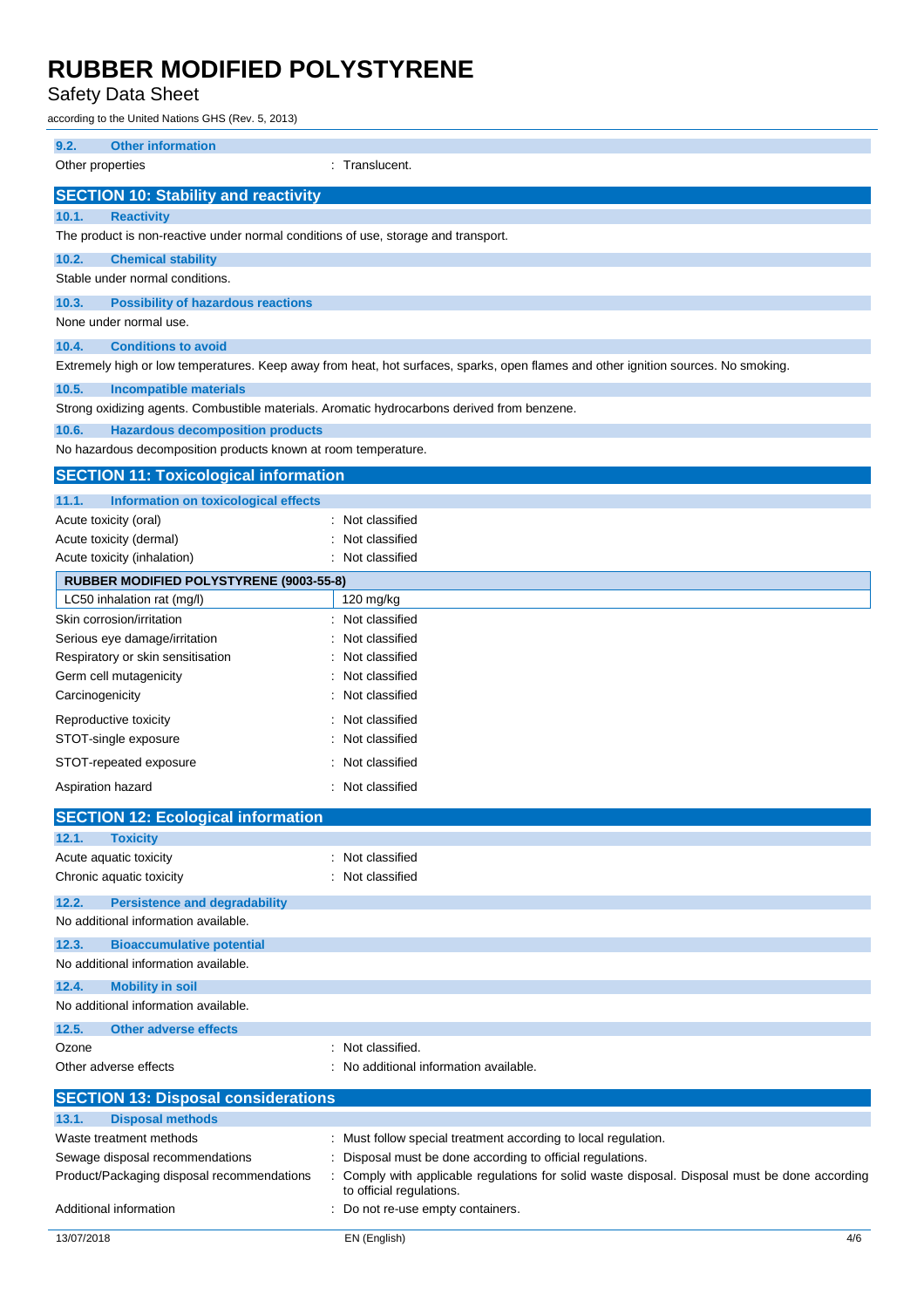### Safety Data Sheet

according to the United Nations GHS (Rev. 5, 2013)

| <b>SECTION 14: Transport information</b>                               |                                                                                           |  |  |
|------------------------------------------------------------------------|-------------------------------------------------------------------------------------------|--|--|
| In accordance with IMDG / IATA / UN RTDG                               |                                                                                           |  |  |
| 14.1.<br><b>UN number</b>                                              |                                                                                           |  |  |
| Not regulated for transport.                                           |                                                                                           |  |  |
| 14.2.<br><b>Proper Shipping Name</b>                                   |                                                                                           |  |  |
| Proper Shipping Name (UN RTDG)                                         | : Not applicable                                                                          |  |  |
| Proper Shipping Name (IMDG)                                            | Not applicable                                                                            |  |  |
| Proper Shipping Name (IATA)                                            | : Not applicable                                                                          |  |  |
| 14.3.<br><b>Transport hazard class(es)</b>                             |                                                                                           |  |  |
| <b>UN RTDG</b>                                                         |                                                                                           |  |  |
| Transport hazard class(es) (UN RTDG)                                   | : Not applicable                                                                          |  |  |
| <b>IMDG</b>                                                            |                                                                                           |  |  |
| Transport hazard class(es) (IMDG)                                      | : Not applicable                                                                          |  |  |
|                                                                        |                                                                                           |  |  |
| <b>IATA</b>                                                            |                                                                                           |  |  |
| Transport hazard class(es) (IATA)                                      | : Not applicable                                                                          |  |  |
| 14.4.<br><b>Packing group</b>                                          |                                                                                           |  |  |
| Packing group (UN RTDG)                                                | : Not applicable                                                                          |  |  |
| Packing group (IMDG)                                                   | : Not applicable                                                                          |  |  |
| Packing group (IATA)                                                   | : Not applicable                                                                          |  |  |
| 14.5.<br><b>Environmental hazards</b><br>Dangerous for the environment | $:$ No                                                                                    |  |  |
| Marine pollutant                                                       | : No                                                                                      |  |  |
| Other information                                                      | : No supplementary information available                                                  |  |  |
| 14.6.<br><b>Special precautions for user</b>                           |                                                                                           |  |  |
|                                                                        |                                                                                           |  |  |
| - UN RTDG                                                              |                                                                                           |  |  |
| Transport regulations (UN)                                             | : Not subject                                                                             |  |  |
| - IMDG                                                                 |                                                                                           |  |  |
| Transport regulations (IMDG)                                           | : Not subject                                                                             |  |  |
| - IATA                                                                 |                                                                                           |  |  |
| Transport regulations (IATA)                                           | : Not subject                                                                             |  |  |
| 14.7.                                                                  | Transport in bulk according to Annex II of MARPOL 73/78 and the IBC Code                  |  |  |
| Not applicable                                                         |                                                                                           |  |  |
| <b>SECTION 15: Regulatory information</b>                              |                                                                                           |  |  |
| 15.1.                                                                  | Safety, health, and environmental national regulations specific for the product           |  |  |
| Regulatory reference                                                   | : IMDG Code - International Maritime Dangerous Goods.                                     |  |  |
|                                                                        | IATA - International Air Transport Association.                                           |  |  |
|                                                                        | UN - Recommendations on the Transport of Dangerous Goods.                                 |  |  |
|                                                                        | GHS - Globally Harmonized System of Classification and Labelling of Chemicals             |  |  |
| <b>SECTION 16: Other information</b>                                   |                                                                                           |  |  |
| Data Source                                                            | VIDEOLAR - INNOVA S/A.,- FISPQ - POLIESTIRENO MODIFICADO COM BORRACHA; May<br>15th, 2017. |  |  |
| Abbreviations and Acronyms                                             | : ACGIH – American Conference of Governement Industrial Hygienists, United States         |  |  |
|                                                                        | CAS - Chemical Abstracts Service                                                          |  |  |
|                                                                        | LC50 - Lethal Concentrtion 50%                                                            |  |  |
|                                                                        | GHS – Globally Harmonized System of Classification and Labeling of Chemicals              |  |  |
|                                                                        | USA - United States of America                                                            |  |  |
|                                                                        | OEL - Occupational exposure limit                                                         |  |  |
|                                                                        | TWA - Time Weighted Average                                                               |  |  |
|                                                                        |                                                                                           |  |  |

SDS UN